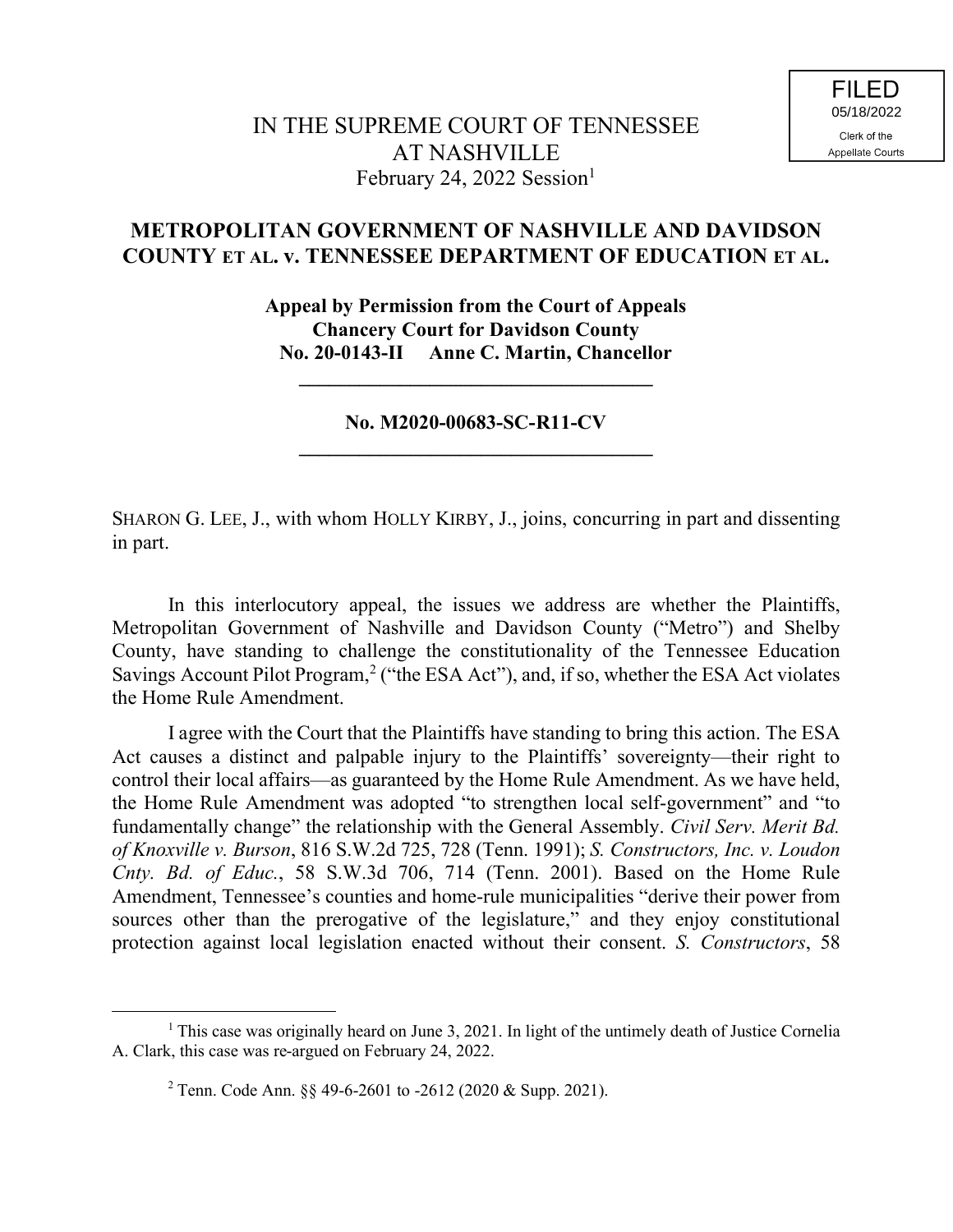S.W.3d at 714; Tenn. Const. art. XI, § 9, cl. 2. Thus, the Plaintiffs' standing is based on the ESA Act's impairment of their ability to self-govern regarding school funding.

I disagree with the Court that the ESA Act does not implicate the Home Rule Amendment. The Court's decision ignores the acknowledged harm to the Plaintiffs' sovereignty caused by the ESA Act.<sup>3</sup> It is this established injury to the Plaintiffs' ability to self-govern that the Home Rule Amendment was intended to protect. While the ESA Act facially refers only to a Local Education Agency ("LEA"),<sup>4</sup> the Act substantially affects the Plaintiffs' ability to decide issues of local concern. That is enough under our previous decisions to implicate the Home Rule Amendment. Without a provision of local approval as required by the Amendment, the ESA Act is unconstitutional.

## *The Home Rule Amendment*

The Home Rule Amendment was adopted by the 1953 Limited Constitutional Convention and was ratified by Tennessee voters in November 1953. One area of concern for convention delegates was legislation that removed governmental functions from certain cities and counties without local approval.<sup>5</sup> By approving the Home Rule Amendment, the Convention sought to protect the rights of counties and municipalities by requiring that any local bill affecting them had to provide for one of two forms of local approval.<sup>6</sup>

The Home Rule Amendment to the Tennessee Constitution prohibited direct interference with local officeholders and required local approval for legislation affecting particular counties and municipalities:

[*A*]*ny act* of the General Assembly private or *local in form or effect applicable to a particular county or municipality* either *in its governmental* or its proprietary *capacity shall be void and of no effect unless the act* by its terms either *requires the approval of a two-thirds vote of the local legislative body of the municipality or county, or requires approval in an election by a* 

6 *Id.* at 1113.

<sup>&</sup>lt;sup>3</sup> The Court limits its analysis to whether the ESA Act applies to the Plaintiffs. I also limit my analysis to this point. In my view, the remaining requirements of the Home Rule Amendment are also met: that the ESA Act is local in form or effect and is applicable to the Plaintiffs in their governmental or proprietary capacities.

<sup>4</sup> LEAs include any county or city school system or special school district. *See* Tenn. Code Ann. § 49-1-103 (2020).

<sup>&</sup>lt;sup>5</sup> Journal and Proceedings of the Limited Constitutional Convention of Tennessee 937 (1953).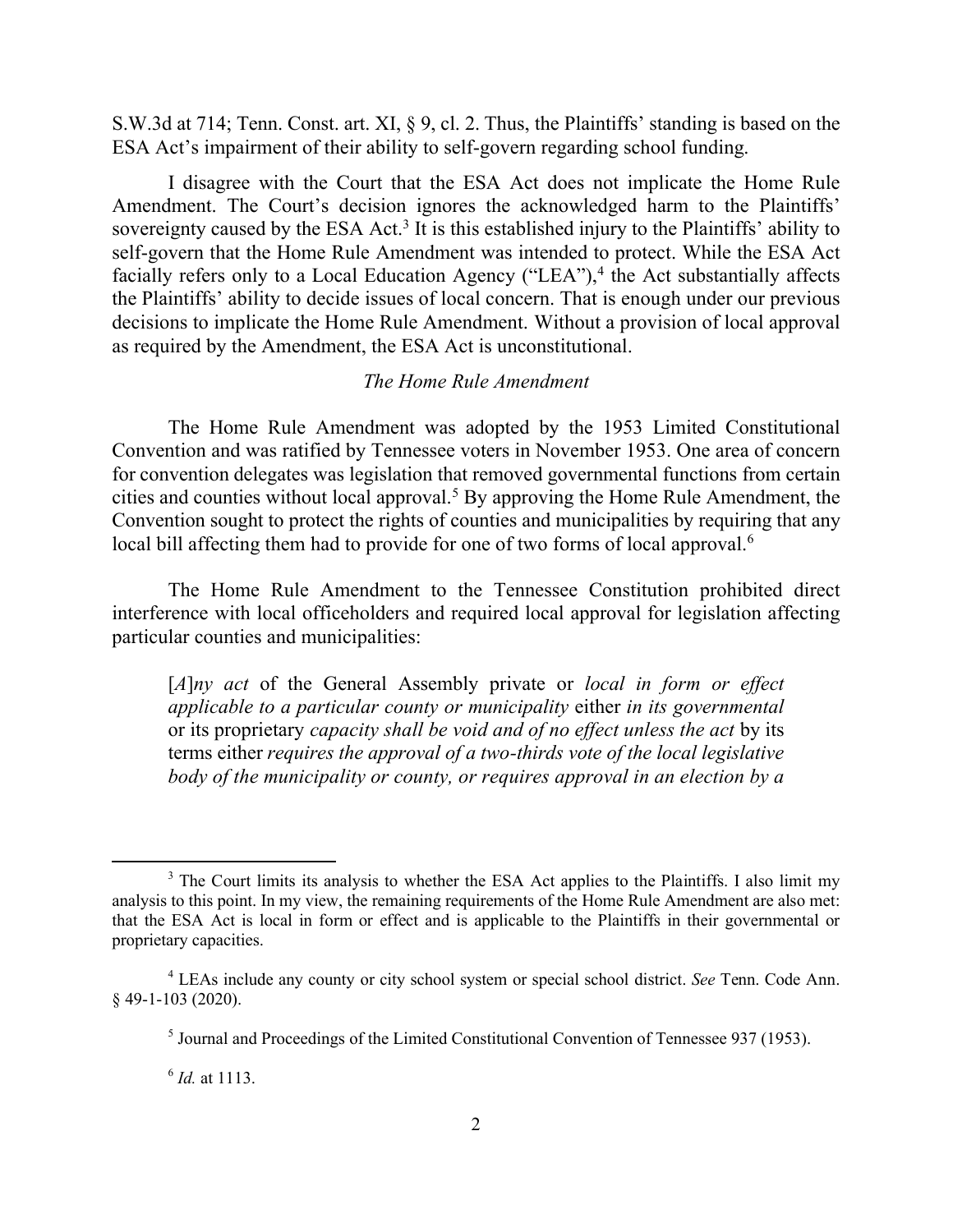*majority of those voting in said election in the municipality or county affected.*

Tenn. Const. art. XI, § 9, cl. 2 (emphasis added).

l

## *The ESA Act*

Under the ESA Act, "eligible students" in Metro and Shelby County—beginning with 5,000 students and increasing to 15,000 students in five years—may deposit their individual portion of state *and* local education funding into personalized savings accounts.<sup>7</sup> This transfer satisfies the state's funding obligations for those students, and the state need not provide any more funding for the LEA. *See* Tenn. Code Ann. § 49-6-2605(b)(1) (2020 & Supp. 2021). Students can withdraw from public schools and use their account funds as vouchers to pay private school tuition and related expenses. *See* Tenn. Code Ann.  $\S$ § 49-6-2602(9) (2020 & Supp. 2021); 49-6-3001(c)(3)(A)(iii) (2020 & Supp. 2021) (defining "private school" as a subset of "nonpublic school[s]"). The Plaintiffs have to appropriate the same level of per-pupil funding to an LEA as the year before, regardless of any decrease in state funding.<sup>8</sup>

- *(a)* Identified as priority schools in 2015, as defined by the state's accountability system pursuant to § 49-1-602;
- *(b)* Among the bottom ten percent (10%) of schools, as identified by the department in 2017 in accordance with  $\S$  49-1-602(b)(3); and
- *(c)* Identified as priority schools in 2018, as defined by the state's accountability system pursuant to § 49-1-602[.]

Tenn. Code Ann.  $\S$  49-6-2602(3)(C)(i). "Priority schools" are designated by the Commissioner of the Department of Education and include schools in the bottom five percent of schools in performance, schools failing to graduate one-third or more of their students, and "schools with chronically low-performing subgroups that have not improved after receiving additional targeted support." Tenn. Code Ann.  $§$  49-1-602(b)(2) (2020 & Supp. 2021). Students need not be zoned for one of the schools meeting all three of the ESA Act's criteria to be eligible for a voucher account. As long as a school district contains ten such schools, all of its students may be eligible, no matter the school they are zoned to attend. Students zoned to attend a school in the Achievement School District as of May 24, 2019, are also eligible for an account. *Id.* § 49-6-2602(3)(C)(ii). The Achievement School District is an LEA within the Tennessee Department of Education, consisting of low-performing schools run by the District or certain charter management organizations. Achievement Sch. Dist., *About Us*, http://achievementschooldistrict.org/index.php/aboutus/ (last visited May 3, 2022). All the schools in the Achievement School District are in Metro and Shelby County.

<sup>8</sup> See Tenn. Code Ann.  $\S\S$  49-3-314; 49-6-2605(b)(1) (requiring the county school districts to "count[]" each student with a voucher account, "[f]or the purpose of funding calculations," in their

<sup>&</sup>lt;sup>7</sup> Under the ESA Act, "eligible students" are students zoned to attend any school in an LEA, other than the Achievement School District, with at least ten schools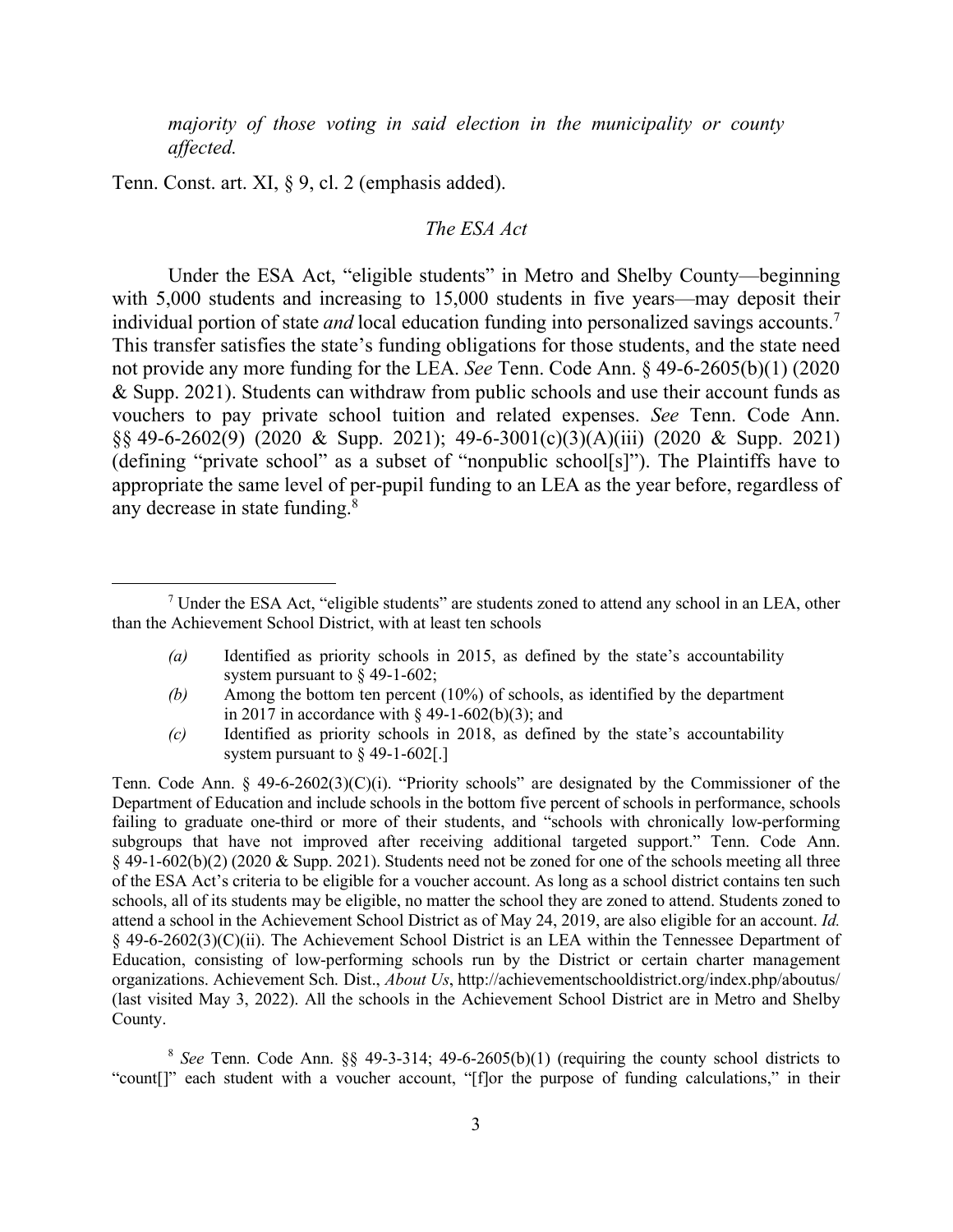As background, the ESA Act was first proposed to apply to Tennessee's five largest counties: Metro (Davidson County), Shelby, Knox, Hamilton and Madison.<sup>9</sup> When the ESA Act met with opposition in the House, the scope of the Act was limited to Metro and Shelby, Hamilton, and Knox Counties by changing the definition of "eligible students."<sup>10</sup> The ESA Act narrowly passed the House by a vote of fifty to forty-eight after the Speaker of the House promised that the Senate version of the Act would exclude Knox County. In the Senate, the final version of the ESA Act applied only to Metro and Shelby County based on a narrow definition of "eligible students" that included students zoned to attend school in districts with ten or more priority schools in 2015 and 2018 and that were among the bottom ten percent of schools in 2017.<sup>11</sup> This definition anchored the criteria to particular years, meaning that the ESA Act could only ever apply to Metro and Shelby County without further legislation. The ESA Act passed by a margin of fifty-one to forty-six votes in the House and nineteen to fourteen votes in the Senate. Applying only to Metro and Shelby County, the ESA Act had no provision for approval by a two-thirds vote of the local legislative body or a majority vote in a local election in either county.

## *The ESA Act's Application to the Plaintiffs*

The central issue here is whether the ESA Act is "applicable to" the Plaintiffs to implicate the Home Rule Amendment. The phrase "applicable to" comes from the Home Rule Amendment, which provides that the Amendment applies to a statute (here, the ESA Act) that is "local in form or effect *applicable to a particular county* . . . in its governmental . . . capacity." Tenn. Const. art. XI, § 9, cl. 2 (emphasis added). The Court holds that the phrase "applicable to" in the Home Rule Amendment means that a statute must "regulate" or "govern" a county or municipality to implicate the Home Rule Amendment. According to the Court, the ESA Act only regulates or governs the LEAs, not the Plaintiffs. Yet this holding conflicts with our previous decisions interpreting the Home Rule Amendment and with the Court's own analysis on standing, which recognizes and depends to a large degree on the fundamental intent, purpose, and effect of the Home Rule Amendment.

The fact that the ESA Act names the LEAs and not the Plaintiffs should not be the end of our review. We cannot elevate form over substance and stop short with our analysis.

<sup>&</sup>quot;enrollment figures"); *see also* Tenn. Code Ann. § 49-3-356(a) (requiring that "[e]very local government shall appropriate funds sufficient to fund the local share" of the statewide funding levels).

<sup>9</sup> H.B. 0939, Amend. No. 1, 111th Gen. Assemb., Reg. Sess. (Tenn. 2019) (H. Amend. 0188) (withdrawn Apr. 23, 2019).

<sup>&</sup>lt;sup>10</sup> *See id.* amend. No. 2 (H. Amend. 0445) (as adopted by the House Apr. 23, 2019).

 $11$  S.B. 0795, Amend. No. 5, 111th Gen. Assemb., Reg. Sess. (Tenn. 2019) (S. Amend. 0417) (as adopted by the Senate Apr. 25, 2019).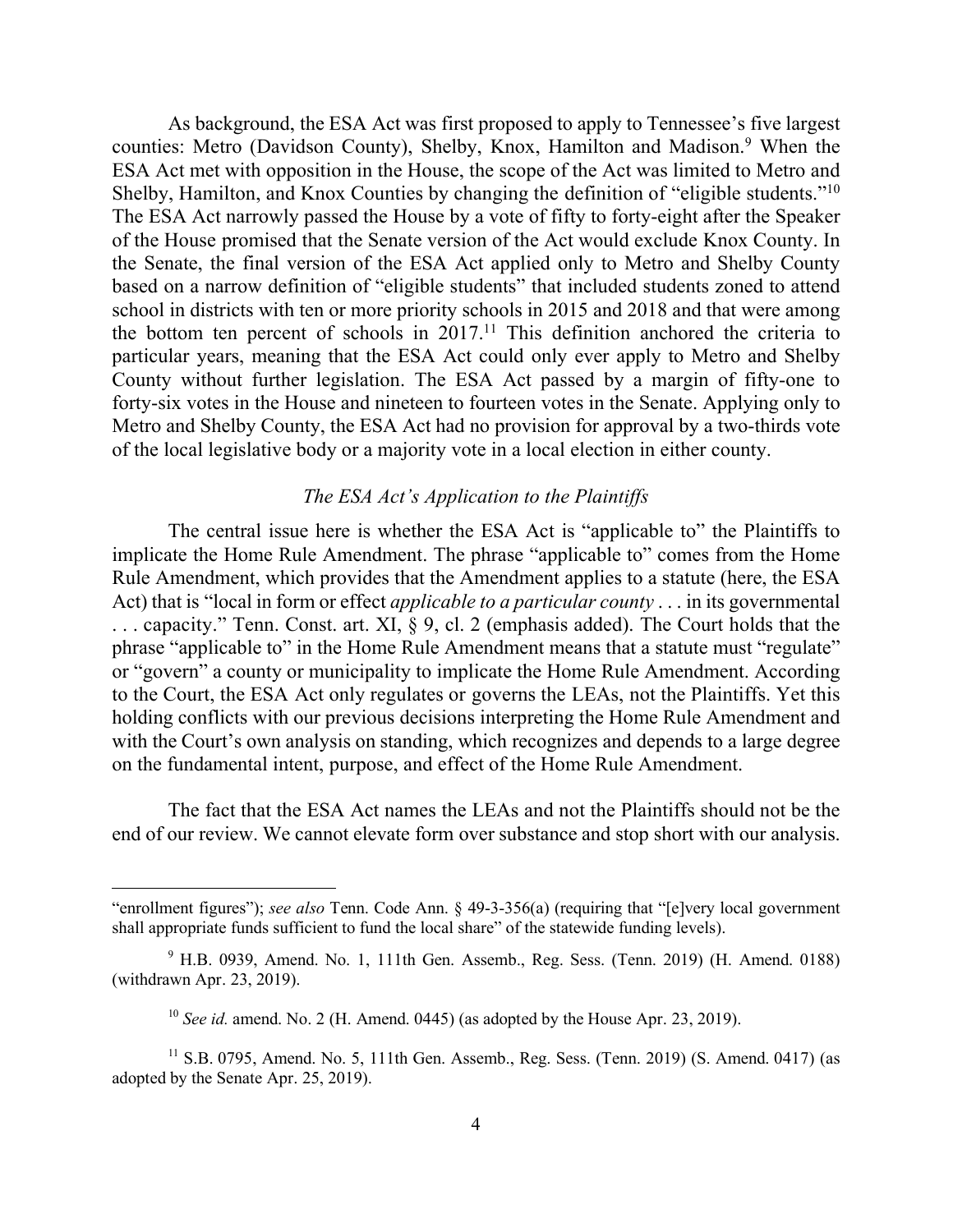This Court has long disfavored such a formalistic analytical approach to the Home Rule Amendment. As we explained over forty years ago:

Since 19 November 1953, it has been firmly established that any and all legislation "private and local in form [o]r effect" affecting Tennessee counties or municipalities, in any capacity, is absolutely and utterly void unless the Act requires approval of the appropriate governing body or of the affected citizenry.

The test is not the outward, visible or facial indices, nor the designation, description or nomenclature employed by the Legislature. Such a criterion would emasculate the purpose of the amendment. The whole purpose of the Home Rule Amendment was to vest control of local affairs in local governments, or in the people, to the maximum permissible extent. The sole constitutional test must be whether the legislative enactment, irrespective of its form, is local in effect and application.

*Farris v. Blanton*, 528 S.W.2d 549, 551 (Tenn. 1975). Thus, we should see whether, although not expressly named in the ESA Act, the Plaintiffs are in fact governed or regulated by the Act. We do this by seeing if the Act substantially affects the Plaintiffs in a material way.

In *Chattanooga-Hamilton County Hospital Authority v. City of Chattanooga*, 580 S.W.2d 322 (Tenn. 1979), we held that the Home Rule Amendment was implicated as to a county when two private acts expressly named and so governed or regulated a newly created hospital authority and, in addition, substantially affected the county.<sup>12</sup> We also held that the Home Rule Amendment was not implicated as to a city because the private acts did not "substantially affect[]" the city. *Id.* at 328. The lesson from *Chattanooga-Hamilton County Hospital Authority* is that a statute that is facially directed at another entity, but which substantially affects a county, may be found to govern or regulate the county, be "applicable to" it, and thus implicate the Home Rule Amendment.

Consistent with *Chattanooga-Hamilton County Hospital Authority* is an official opinion from the Tennessee Attorney General finding "a strong argument" in favor of the correctness of the Secretary of State's determination that a private act was invalid because it did not provide for local approval under the Home Rule Amendment. Tenn. Att'y Gen. Op. No. 00-149, *Memphis School District, Validity of 1970 Private Acts, Ch. 30* [sic], at 2 (2000). The private act in question amended the Memphis City School System's charter

 $12$  We held that the private acts were valid because they provided for local approval by the county's electorate and legislative body. *See Chattanooga-Hamilton Cnty. Hosp. Auth.*, 580 S.W.2d at 328.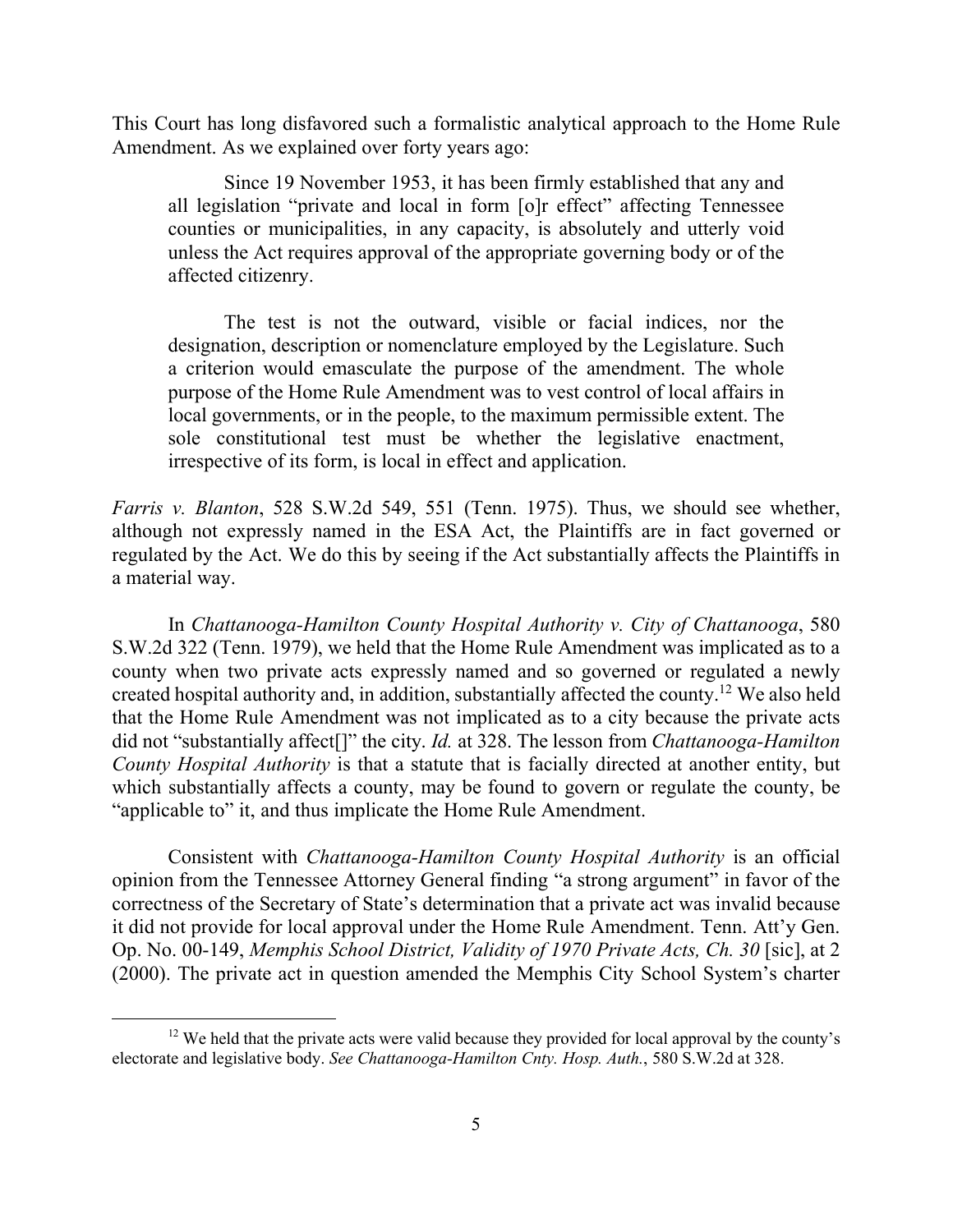and, among other things, required candidates for the Memphis City School Board to file a nominating petition and deposit \$100 with the Shelby County Election Commission secretary. If a candidate was elected or received ten percent of the votes cast, the Election Commission secretary had to refund the deposit to the candidate; otherwise, the secretary had to pay the deposit to the Comptroller of the City of Memphis to be paid to the School Board and earmarked for education. <sup>13</sup> The Attorney General concluded that the Private Act affected Shelby County and the City of Memphis, as well as the Memphis City School System. The Private Act did this by placing duties on officials of the County and the City and by directing how they would use certain funds. Thus, the Attorney General concluded the Home Rule Amendment required a referendum, which was not provided for in the Private Act. *See id.* In short, the Private Act was facially directed at the Memphis City School System but also affected Shelby County and the City of Memphis. It thus implicated the Home Rule Amendment.

Like the private act amending the Memphis City School System's charter, the ESA Act is facially directed at the LEAs but regulates or governs the Plaintiffs by substantially affecting them in a material way. The ESA Act does this by imposing certain duties and obligations on officials in Metro and Shelby County regarding school funding. Although an LEA prepares and submits to the county a proposed budget for school spending, the LEA cannot assess, levy or collect taxes to fund the budget. Meanwhile, the county must approve a budget for the LEA, set a tax rate, and levy and collect taxes to fund the budget. *See State ex rel. Weaver v. Ayers*, 756 S.W.2d 217, 221–25 (Tenn. 1988). LEAs are funded by both state and local governments, with the local portion varying according to local taxes collected by the counties. *See id.*; Tenn. Code Ann. § 49-3-307(a)(10) (2020). Overall funding levels are determined according to the state's Basic Education Program ("BEP").<sup>14</sup> Only in Metro and Shelby County are state and local education funds deposited in eligible students' savings accounts to pay for private education. *See* Tenn. Code Ann. § 49-6- 2605(a). This transfer to the students' savings accounts satisfies the state's obligations under the BEP, and the state need not provide any further funding to the LEA. *See id.* § 49- 6-2605(b)(1) ("The ESA funds for participating students must be subtracted from the state BEP funds otherwise payable to the LEA."). Yet the LEAs must continue to "count[]" each student with a voucher account, "[f]or the purpose of funding calculations," in their "enrollment figures"—even though the student no longer attends public schools. *Id.* Metro and Shelby County have to appropriate the same level of per-pupil funding as in the prior

<sup>13</sup> Act of March 2, 1970, ch. 340, § 7, 1970 Tenn. Priv. Acts 1271, 1274, 1277. *But cf.* Tenn. Att'y Gen. Op. No. 00-149, at 1 n.2 (noting the act never took effect based on the Secretary of State's certification that it was "rejected or disapproved or not concurred in by the proper authorities").

<sup>&</sup>lt;sup>14</sup> "'Basic Education Program' or 'BEP' is the funding formula for the calculation of kindergarten through grade twelve (K-12) education funding necessary for our schools to succeed[.]" Tenn. Code Ann. § 49-3-302(3) (2020).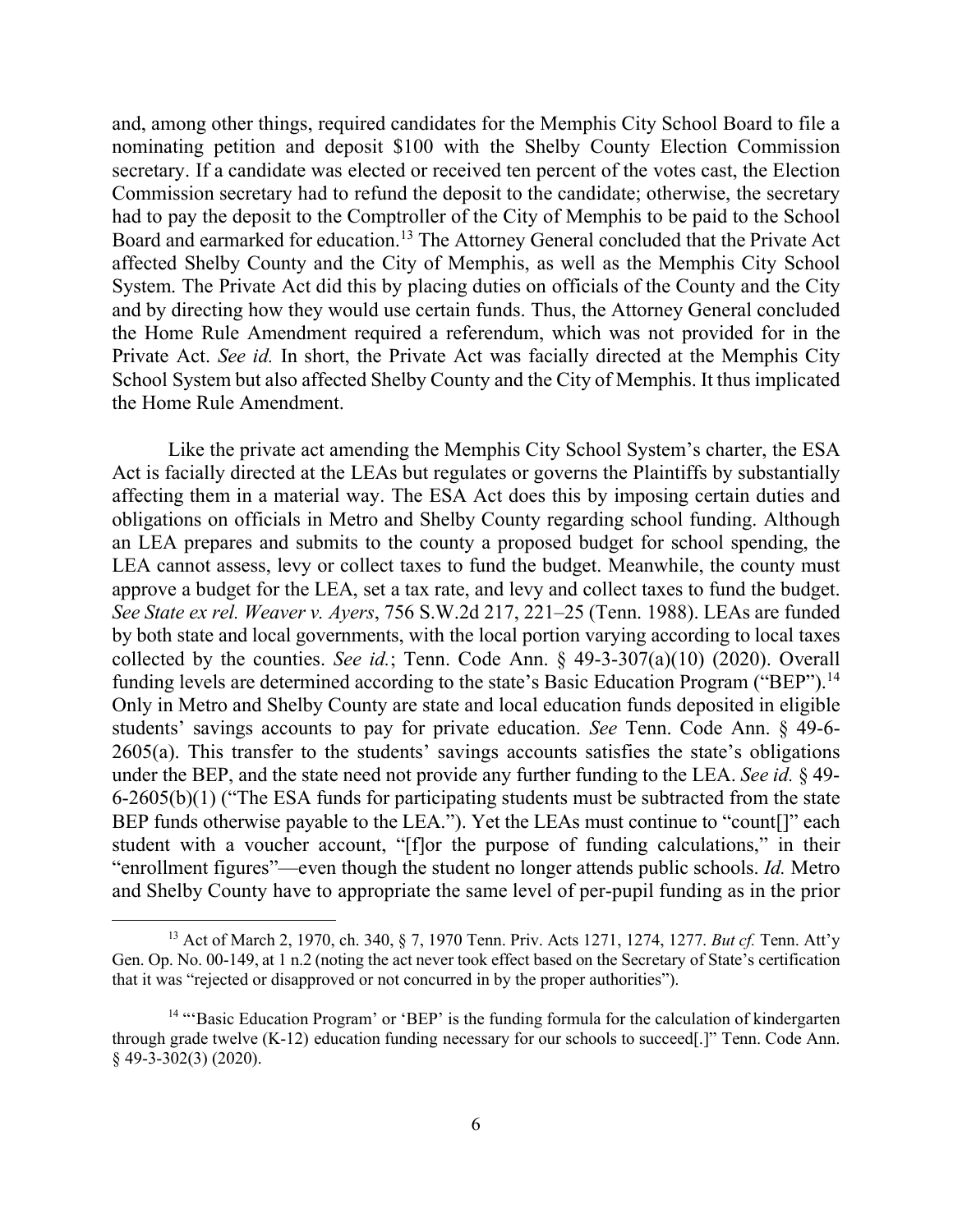year, regardless of any change in the state's funding for the later year. *See* Tenn. Code Ann. § 49-3-314(c)(2) (2020) ("No LEA shall use state funds to supplant total local current operating funds . . . ."); *see also* Tenn. Code Ann. § 49-3-356(a) (2020) ("Every local government shall appropriate funds sufficient to fund the local share of the BEP."). Only in Metro and Shelby County may "eligible" students leave the public school system for private schools while still being counted as public school students for funding purposes. This means that Metro and Shelby County have to continue to fund the local share of the BEP for ESA students attending private schools but not for non-ESA students who attend private schools.

In short, the ESA Act harms the Plaintiffs in their sovereign capacity. It does this by removing from the Plaintiffs the discretion to apply school funds to any public need they may deem appropriate—including education—or to adjust their tax rates depending on public school enrollment. The ESA Act, thus, substantially affects the Plaintiffs in a material way and so governs or regulates them, thereby implicating the Home Rule Amendment. That is why under the Home Rule Amendment, the Plaintiffs have a constitutional right to locally approve any statute that affects them in their sovereign capacity.

Our early Home Rule Amendment decision in *Fountain City Sanitary District v. Knox County Election Commission*, 308 S.W.2d 482 (Tenn. 1957), does not undercut this analysis or conclusion. Indeed, it has no real bearing. This decision suggests that certain local governmental or quasi-governmental entities, such as sanitary districts, are not *themselves* municipalities for purposes of the Home Rule Amendment. *See also Perritt v. Carter*, 325 S.W.2d 233 (Tenn. 1959) (holding that special school districts are not municipalities under the Home Rule Amendment). I agree. And if a statute only governs or regulates these types of entities, the statute may not implicate the Home Rule Amendment. But that misses the point. *Fountain City Sanitary District* did not consider whether a statute that facially governs or regulates an entity but also substantially affects a county or municipality in a material way also governs or regulates, and so is applicable to, the county or municipality—thereby implicating the Home Rule Amendment. Here, the ESA Act, while facially directed at the LEAs, substantially affects the Plaintiffs in a material way. That the LEAs themselves are not counties or municipalities is irrelevant to this analysis and conclusion.

Under the Home Rule Amendment, it is "firmly established that any and all legislation 'private and local in form [o]r effect' affecting Tennessee counties or municipalities, in any capacity, is absolutely and utterly void unless the Act requires approval of the appropriate governing body or of the affected citizenry." *Farris*, 528 S.W.2d at 551 (quoting Tenn. Const. art. XI, § 9, cl. 2). "The whole purpose of the Home Rule Amendment was to vest control of local affairs in local governments, or in the people,